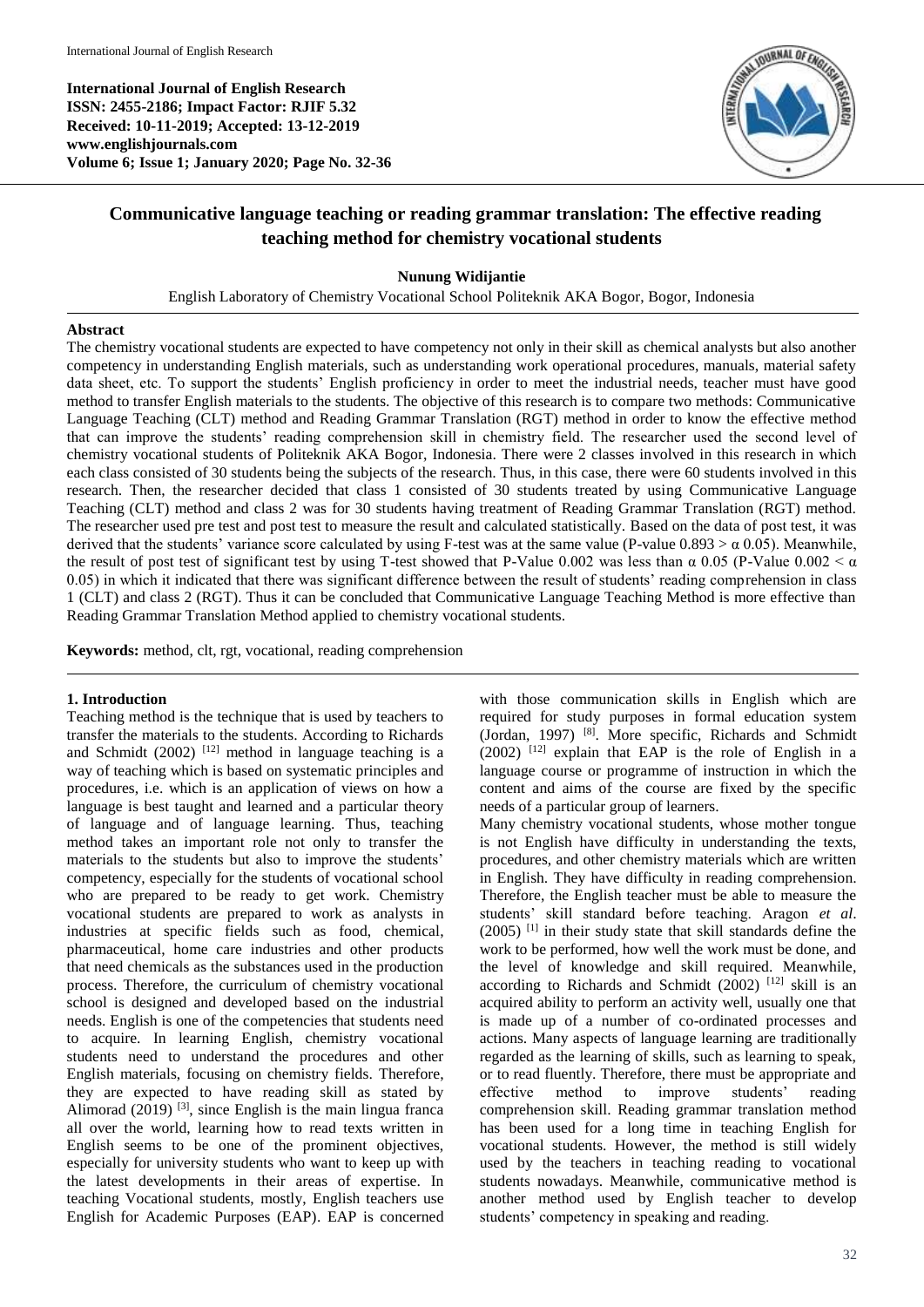The aim of this study is to find out the effective method between two methods: Communicative Language Teaching and Reading Grammar Translation that can develop chemistry vocational students' reading comprehension skill. The English materials are designed based on EAP, so that all of materials delivered to the students focus on chemistry field.

# **2. Literature review**

# **2.1. Method**

Teaching method is the technique that is used by teachers to transfer the materials to the students. Richards & Rodgers  $(2002)$  <sup>[13]</sup> state that an approach or method refers to a theoretically consistent set of teaching procedures that define best practice in language teaching. Particular approaches and methods, if followed precisely, will lead to more effective levels of language learning than alternative ways of teaching. Moreover, they state that the quality of language teaching will improve if teachers use the best available approaches and methods.

#### **2.2. Reading comprehension**

Barredo  $(2019)$  [6] states that reading is one of the most critical skills in English that an individual must need to master. It is a toll subject for it is prerequisite of all learning areas. It serves as a gateway to every student to learn the different subject because students have difficulty in reading; he may also encounter difficulties in all subject areas. Alyousef  $(2006)$  <sup>[4]</sup> argues that reading can be seen as interactive process between a reader and a text which leads to automatically or reading fluency. In this process, the reader interacts dynamically, with the text as she/he tries to elicit the meaning and where various kinds of knowledge are being used: linguistic or systemic (through bottom- up processing) as well as schematic knowledge (through topdown processing). Meanwhile Duke (2003 as cited in Sabouri, 2016: 229)  $^{[15]}$  stated that comprehension is a process in which readers make meaning by interacting with text through the combination of prior knowledge and previous experience, information in the text, and the views of readers related to the text. Another linguist, Rayner (2001 as cited in Agussalim, 2016:471)<sup>[2]</sup> explained that reading is defined as the level of understanding of a text/message. This understanding comes from the interaction between the words that are written and how they trigger knowledge outside the text/message.

# **2.3. Reading Grammar Translation (RGT) Method**

Kaharudin (2018) <sup>[9]</sup> in his paper states that the Grammar Translation Method (GTM) is an old method which was originally used to teach dead languages. Actually, dead languages in the definition refer to Latin and Greek which were learnt to uncover information and to get access into the history of ancient civilizations. Moreover, Kaharudin (2018) [9] explains that there are two major reasons for some language teachers still using the Grammar Translation Method i.e. reasons related to pedagogical process (practical reason) and the assessment process (procedural reason). From the assessment process point of view, as cited in Kaharuddin (2018:234), Brown (1994) <sup>[7]</sup> states that this method is still common in many countries – even popular due to two main reasons i.e. The first Grammar rules and Translation Tests are easy to construct and can be objectively scored. The second, many standardized tests of

foreign language still do not attempt to test communicative abilities, so students have little motivation to go beyond grammar analogies, translation and other written exercises. Richards and Rodgers  $(2002)$ <sup>[13]</sup> explain that in a typical Grammar-Translation text, the grammar rules are presented and illustrated, a list of vocabulary items is presented with their translation equivalents, and translation exercises are prescribed. Meanwhile, according to Stern (1983) [16], the first language is maintained as the reference system in the acquisition of the second language. It means that the way of an individual acquires foreign language is at the same system when he acquired the first language. In this case, the Grammar Translation method can be used as a way to learn a language as it approaches the language through grammar rule analysis. Discussing the grammar translation, Medina and Temporal  $(2019)$ <sup>[11]</sup> argue that the language curriculum needs to provide opportunities for students to explore the language, one time-tested exercise on this, is the value of translation. It is the aim of translation activities to investigate on the meaningful use and structure of the language, taking account of two important concepts: the lexis (vocabulary) and the grammar.

# **2.4. Communicative language teaching (CLT) method**

van Ek and Alexander (1980)  $[17]$  explain that in 1971, a group of experts began to investigate the possibility of developing language courses on a unit-credit system, a system in which learning tasks are broken down into "portions or units, each of which corresponds to a component of a learner's needs and is systematically related to all the other portions". Thus, the teacher has to focus on the learner's needs. In reading comprehension, the chemistry vocational students need to understand the content of procedures and other chemistry books in English. However, students mostly get difficulty to understand the meaning of a text, espeacially for those whose native language is not English. According to Ruegg and Naganuma  $(2019)$ <sup>[14]</sup>, apart from being able to decode the word forms, learners also need to know the meaning of the words they read in order to understand the text. When there are a large number of unknown words in a text, learners try to construct the meaning of the text from the few words they do know, which invariably leads to an inaccurate understanding of the text. Another linguist, Littlewood (1981)<sup>[10]</sup> states that one of the most characteristic features of communicative language teaching is that it pays systematic attention to functional as well as structural aspects of language.

# **3. Methodology**

#### **3.1. Subjects of Research**

Banerjee and Chaudhury  $(2010)$  [5] state that Research studies are usually carried out on sample of subjects rather than whole populations. The most challenging aspect of fieldwork is drawing a random sample from the target population to which the results of the study would be generalized. Furthermore, Banerjee and Chaudhury (2010) [5] explain that to fulfill the statistical criteria for a random sample, a systematic sample should be drawn from subjects who are randomly ordered. The starting point for selection should be randomly chosen. If every fifth person from a register is being chosen, then a random procedure must be used to determine whether the first, second, third, fourth, or fifth person should be chosen as the first member of the sample. The samples that the researcher took in this research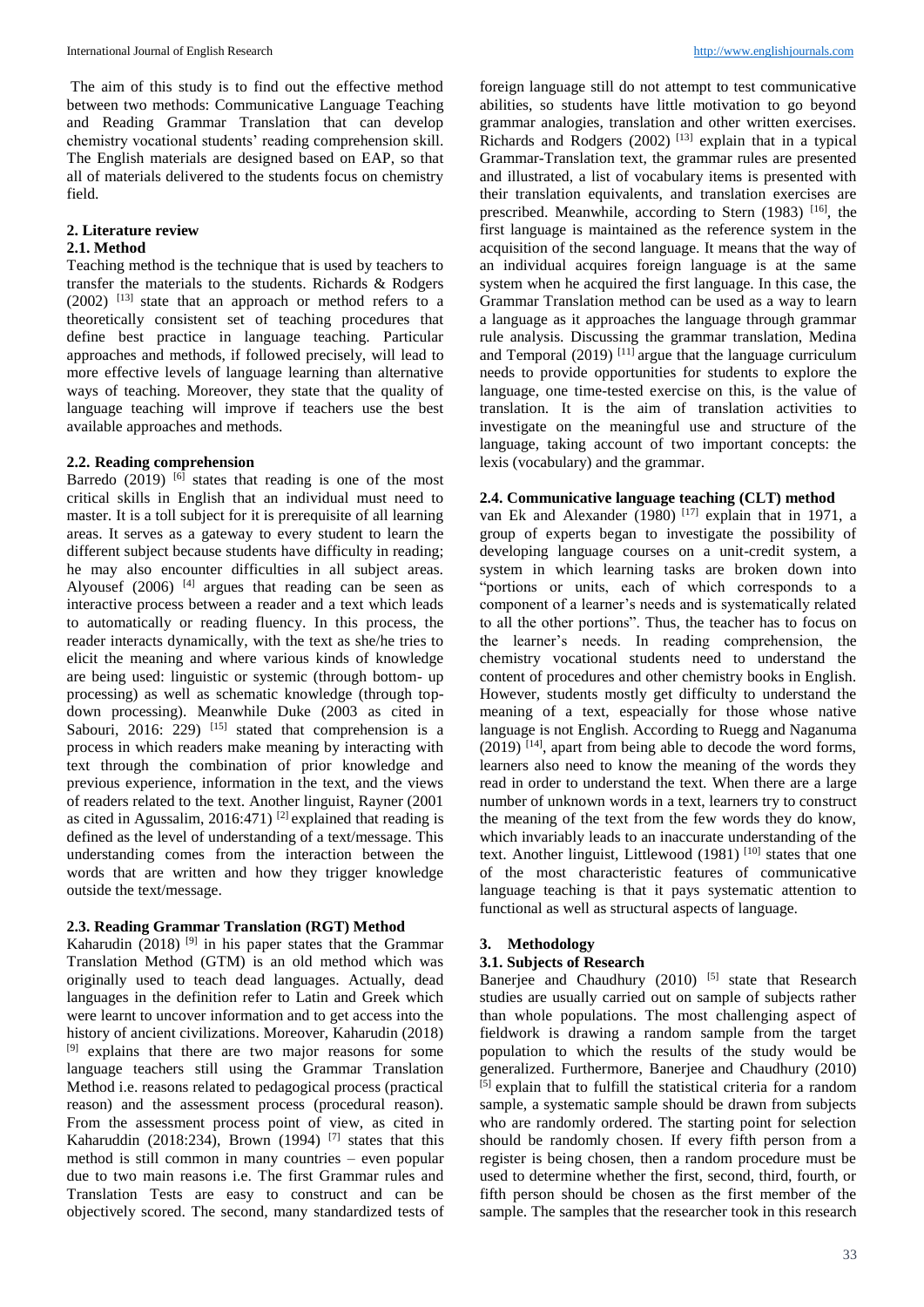were the second level students of chemistry vocational school in Politeknik AKA Bogor, located in Bogor, West Java, Indonesia. This research needed two classes, in which each class consisted of 30 students so that there were 60 chemistry vocational students involved in the research. There were actually 60-65 students in one class at Politeknik AKA Bogor. The researcher chose 60 students in two classes under the following reasons:

- 1. The students had the pre-test result at the range of 45- 80.
- 2. The students did not have any problem with their attendance as long as the researcher did the experiment and made observation in the class.
- 3. The numbers of male and female students should be proportional.

#### **3.2. Research design**

The researcher decided to have 2 classes involved in this research in which it would be taken 30 students from each class to be the subjects of the reasearch. Thus, in this case, there were 60 students involved in this research. Then, the researcher decided that one class, class 1, was for 30 students who were treated by using Communicative Language Teaching (CLT) method and another class, class 2, was for 30 students who had treatment of Reading Grammar Translation (RGT) method.

#### **3.2.1. CLT Method in class 1**

The students at class 1 had the material by using CLT method. The researcher did experiment and made observation in this class to know the scale of the students' achievement before and after having the treatment. The researcher used pre test and post test as instruments. The English material given to the students was about Material Safety Data Sheet (MSDS). In this case, the students had to understand the whole content of the passage by making communication and brainstorming with their friends to get the points. Thus, the students in class 1 with CLC method tried to understand the passage by using communicative approach. The students worked in a group that consisted of 5 persons. Firstly, they stayed in their own group trying to understand the content of MSDS text. Secondly, they came to other groups to exchange the information and solved their problems. Finally, the students of each group presented what they had got from discussion with their own group and the students from other groups.

#### **3.2.2. RGT method in class 2**

The students at class 2 had the material by using RGT method. The researcher also used pre test and post test as instruments to do this research and calculated statistically. In this treatment, the researcher gave material of MSDS which was the same material for the students of CLT class. The students did individually and tried to understand the passage by analyzing the grammar and translating the context. Thus, in class 2 with RGT method, the students made analysis on the grammar and translated the sentences to understand the whole passage. In this case, the students used dictionary to understand particular words and tried to understand the text based on their own perception.

#### **3.3 Statistical method**

The pre test and post test data were analyzed statistically by using F test to know

the varience value and T test to know the mean value. The data were calculated by using Minitab application. If the hypothesis states  $H_0$ , it means there is no any significant difference between 2 methods. On the other hands, if the hypothesis states  $H_1$ , it indicates there is significant difference between 2 methods. Statistically they were written as follows:

| Variance Value                    | Mean Value                 |  |  |
|-----------------------------------|----------------------------|--|--|
| F test                            | T test                     |  |  |
| $H_0$ : $\sigma_1^2 = \sigma_2^2$ | $H_0: \mu_1 = \mu_2$       |  |  |
| $H_1$ : $\sigma_1^2 * \sigma_2^2$ | $H_1$ : $\mu_1 \neq \mu_2$ |  |  |
| Significant level $\alpha$ 0.05   | Significant level a 0.05   |  |  |

#### **4. Result and Discussion 4.1. Statistical description**

Based on the explanation in the method section, it was known that the numbers of subjects used in this research were 30 students for class 1 (CLT method) and 30 students for class 2 (RGT method). Then after making data analysis statistically, it was derived that the total amount score of pre test of class 1 (CLT) was 1905, class 2 (RGT) was 1985; and the total mean score of class 1 was 63.50, class 2 was at 66.17. Meanwhile, data of post test showed that the total amount score of class 1 (CLT) was 2380, class 2 (RGT) was 2205; and the total mean score of class 1 was 79.33, and class 2 was 73.50.

# **4.2. Significant test**

**4.2.1. Pre Test of F- test**

F test was used to calculate the variance value of pretest of class 1 (CLT) and class 2 (RGT). The data were calculated by using minitab application and it was derived the following result

| Statistics         |   |              |                                      |          |
|--------------------|---|--------------|--------------------------------------|----------|
| Variable           |   | N StDev      |                                      |          |
| Pretest1 30 10.184 |   |              |                                      |          |
| Pretest2 30 9.348  |   |              |                                      |          |
|                    |   |              |                                      | CI for   |
|                    |   | CI for StDev |                                      | Variance |
| Method             |   | Ratio        |                                      | Ratio    |
|                    |   |              | Levene (0.719; 1.877) (0.518; 3.524) |          |
| Tests              |   |              |                                      |          |
|                    |   |              | Method DF1 DF2 Statistic P-Value     |          |
| Levene             | 1 | - 58         | 0.36                                 | 0.551    |

The data showed that the deviation standard of pretest 1 (CLT) was 10.184 and pretest 2 (RGT) was at 9.348. Then the data showed further that P-Value =  $0.551 > \alpha$  0.05 which indicated that there was no any sigificant difference in variance between class 1 with CLT method and class 2 with RGT method.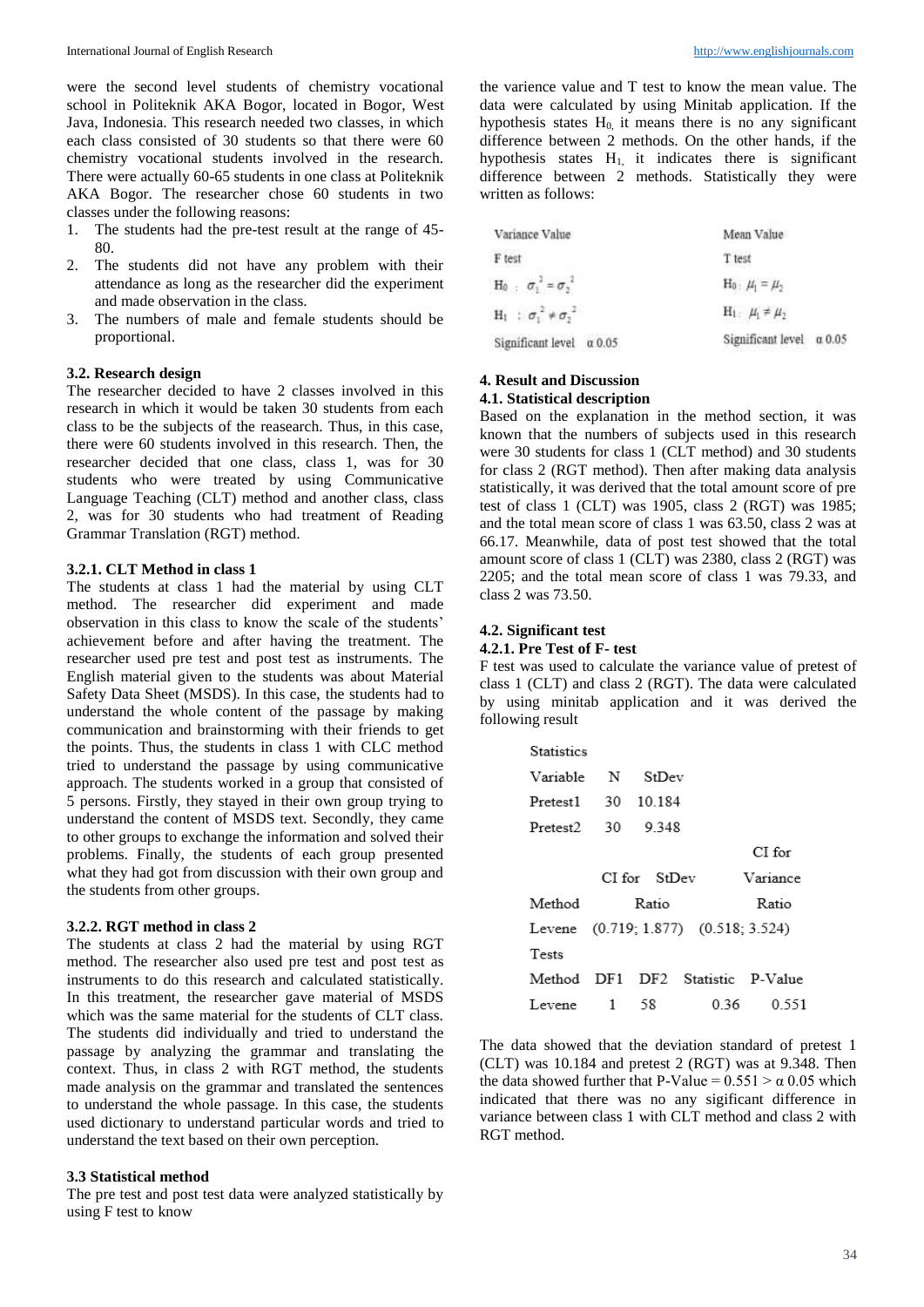# **4.2.2. Pre Test of T- Test**

Table Two-sample T for Pretest1 vs Pretest2

|                                                                             | N  | Mean  | <b>St Dev</b> |
|-----------------------------------------------------------------------------|----|-------|---------------|
| Pretest1                                                                    | 30 | 63.5  | 10.2          |
| Pretest <sub>2</sub>                                                        | 30 | 66.17 | 9.35          |
| Difference = $\mu$ (Pretest1) - $\mu$ (Pretest2) Estimate for difference: - |    |       |               |
| 2.67 95% CI for difference: $(-7.72; 2.39)$ T-Test of difference = 0        |    |       |               |
| $(vs \neq)$ : T-Value = -1, 06 P-Value = 0.295 DF = 58 Both use Pooled      |    |       |               |
| $StDev = 9.7748$                                                            |    |       |               |

T-test showed that mean of pretest 1 (CLT class) was 63.5 and pretest 2 (RGT class) was 66.17. After calculating the data, it was derived P-Value 0.295 which was bigger than  $\alpha$ 0.05 (P-Value  $0.295 > \alpha$  0.05) It indicated that there was no any significant difference in students' competency in class 1 (CLT) and class 2 (RGT). Thus, their English proficiency was at the same level before having treatment.



**Fig 1:** The Total Mean Score of Pre-Test of Class 1 (CLT) and Class 2 (RGT)

# **4.2.3. Post Test of F-Test**

| <b>Statistics</b>        |       |                 |                                      |                   |
|--------------------------|-------|-----------------|--------------------------------------|-------------------|
| Variable                 | N     | StDev           |                                      |                   |
| Pretest1                 |       | 30 10 184       |                                      |                   |
| Pretest2                 | 30    | 9.348           |                                      |                   |
|                          |       |                 |                                      | CI for            |
| Variance<br>CI for StDev |       |                 |                                      |                   |
| Method                   | Ratio |                 |                                      | Ratio             |
|                          |       |                 | Levene (0.719; 1.877) (0.518; 3.524) |                   |
| Tests                    |       |                 |                                      |                   |
| Method                   | DF1   | DF <sub>2</sub> |                                      | Statistic P-Value |
| Levene                   | 1     | 58              | 0 36                                 | 0.551             |

F test showed that the variance of post test of class 1 using CLT method was 52.989 with deviation standard was at 7.279. Meanwhile, the variance of post test of class 2 using RGT method was 46.810 with deviation standard was at 6.842. In this case, F test was used to know the variance of scores that students had in those classes. The data showed P-Value was at 0.893 which was more bigger than  $\alpha$  0.05 (P-

Value  $0.893 > \alpha$  0.05). Thus, it indicated that there was no any significant difference in variance. It indicated that the students almost had the same variance value in both classes, class 1 using CLT method and class 2 using RGT. Thus, the data analysis of pre test and post test using F test showed that there was not any significant difference in variance between class 1 (CLT method) and class 2 (RGT method). It can be said that after and before having the treatment, the variance values between class 1 in which the students had CLT method and class 2 in which the students had RGT method were equal or at the same level.

# **4.2.4. Post Test of T-Test**

Table 1: Two-sample T for Posttest1 vs Posttest2

|                                                                             | N  | Mean  | <b>St Dev</b> |
|-----------------------------------------------------------------------------|----|-------|---------------|
| Posttest1                                                                   | 30 | 79.33 | 7.28          |
| Posttest <sub>2</sub>                                                       | 30 | 73.50 | 6.84          |
| Difference = $\mu$ (Posttest1) - $\mu$ (Posttest2) Estimate for difference: |    |       |               |

5.83 95% CI for difference:  $(2.18; 9.48)$  T-Test of difference = 0 (vs  $\neq$ ): T-Value = 3. 20 P-Value = 0.002 DF = 58

The calculation data of post test by using T- Test showed that the mean score of class 1 (CLT) was 79.33 and the deviation standard was at 7.28. Meanwhile, the mean score of class 2 (RGT) was at 73.50 and the deviation standard was at 6.84. It was derived that P-Value was 0.002 which was less than  $\alpha$  0.05 (P-Value 0.002 <  $\alpha$  0.05). It indicated that there was significant difference after having treatment between class 1 (CLT) and class 2 (RGT). Thus, the data showed that the result of class 1 after having treatment with CLT method was better than the result of class 2 with RGT method.



**Fig 2:** The Total Mean Score of Post-Test of Class 1 (CLT) and Class 2 (RGT)

# **5. Conclusion**

Based on the data of post test, the result showed that P-Value was  $0.002$  which was less than  $\alpha$  0.05 (P-Value 0.002  $< \alpha$  0.05) in which it indicated that there was significant difference between CLT and RGT methods.

#### **The class with CLT method**

The Mean of Pre test: 64.00 The Mean of Post test: 79.33